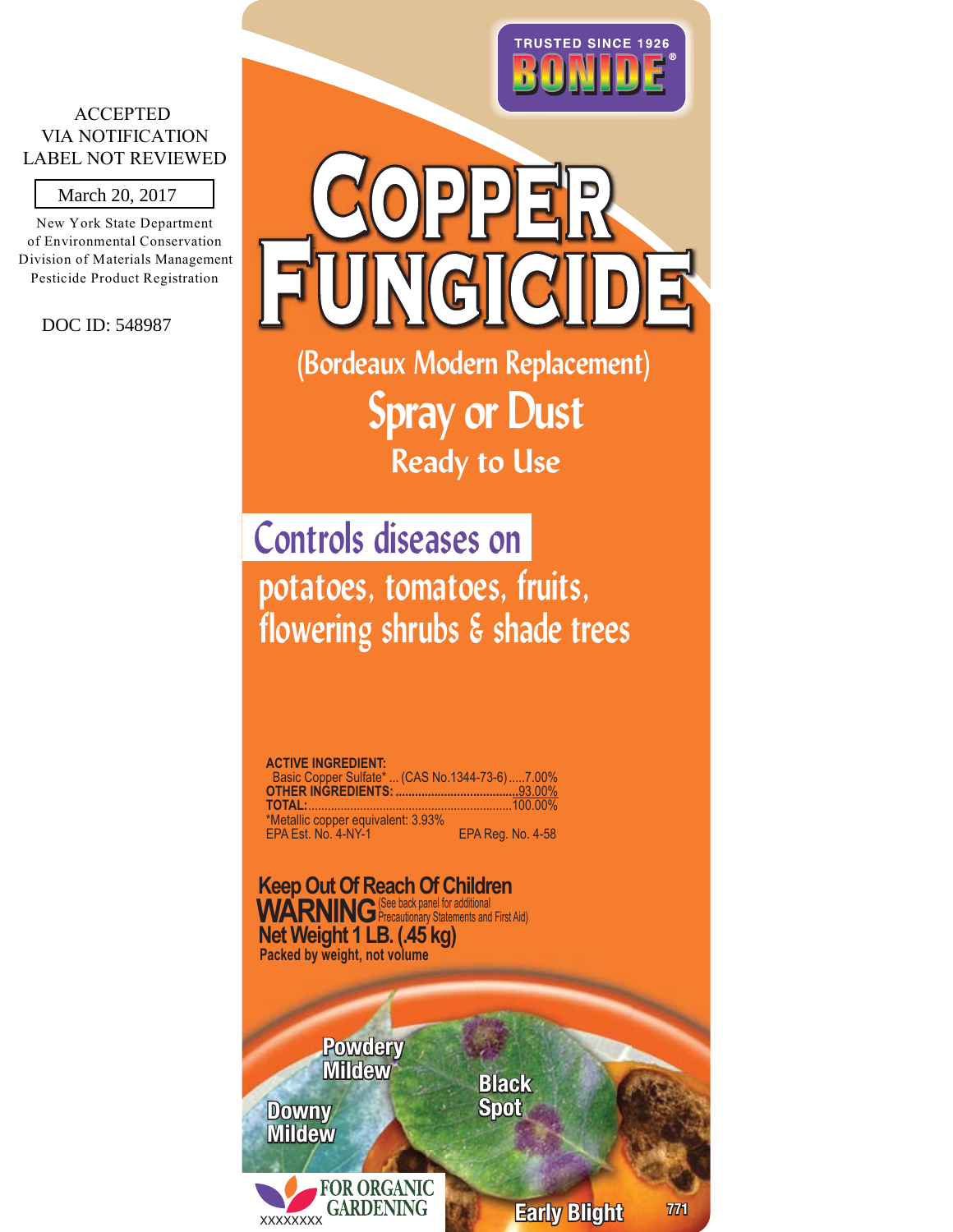**COPPER fungicide spray or DUST Ready to use**

Controls Diseases on Potatoes, Tomatoes, Fruits & Flowering Shrubs

For Organic Gardening

EPA Est. No. 4-NY-1 EPA Reg. No. 4-58

Buyers Guarantee Limited to Label Claims. ©Bonide Products, Inc. All Rights Reserved

Bonide Products, Inc. 6301 Sutliff Road Oriskany, NY 13424

**Family made** in America

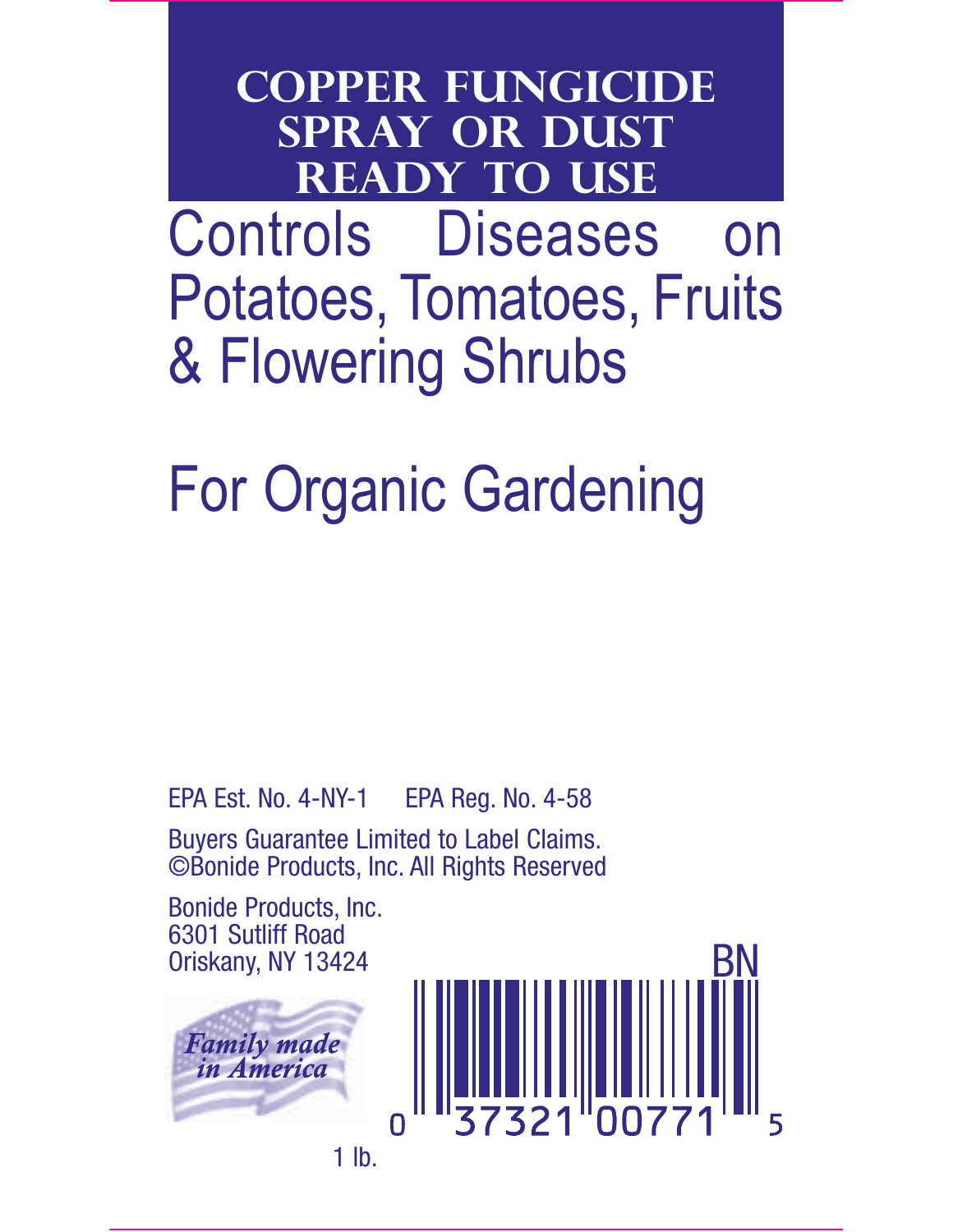# **DIRECTIONS FOR USE**

It is a violation of Federal law to use this product in a manner inconsistent with its labeling.

### **GENERAL PRECAUTIONS AND RESTRICTIONS**

Do not apply this product in a way that will contact adults, children, or pets, either directly or through drift. Do not allow adults, children, or pets to enter the treated area until sprays have dried or dusts have settled.

This product is intended for small garden use only.

Use lower rates when plants are small, and the higher rates when plants are well developed, during heavy rain seasons, or when disease conditions are severe.

#### **FRUITS AND NUTS**

**As a Dust:** Control of disease depends upon thorough and complete application (a thin, uniform film) to both tops and undersides of leaves. Small canisters may be used as a duster by partially crushing and rapidly squeezing the sides in upright position, or use a good pressure duster. Application when wind is very light or absent, usually early morning or evening, will prevent drift and loss of product to adjacent areas.

**As a Spray:** (Using hand or tank sprayers) – Consult spray table below. Add proper amount of powder to small amount of water, strain, add remainder of water and spray – agitate sprayer to keep nozzle from plugging. Apply 3 gallons of mixed solution to a small tree or bush, 6 gallons of mixed solution to a medium size tree, or 9 gallons of mixed solution to a large tree. Thoroughly spray upper and lower surfaces of foliage to the point of runoff. Do not overspray.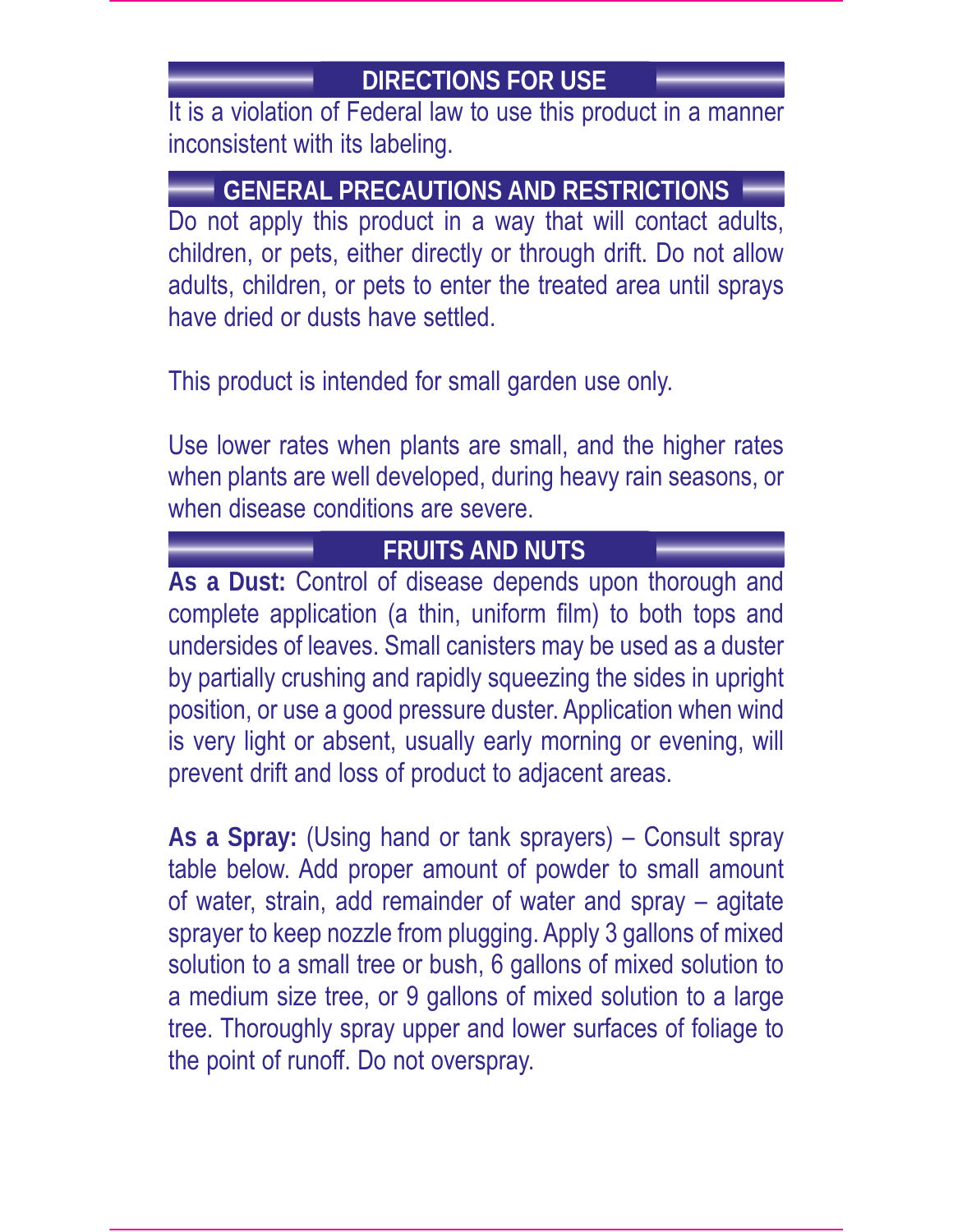| <b>Crop</b>        | <b>Diseases</b>                                                                    | When to Apply                                                                                                                                                                              | Amount*              |
|--------------------|------------------------------------------------------------------------------------|--------------------------------------------------------------------------------------------------------------------------------------------------------------------------------------------|----------------------|
| Apples (bloom &    | Fireblight                                                                         | Make initial application at silver-tip. Repeat every $2 - 4\%$ oz.                                                                                                                         |                      |
| growing season     |                                                                                    | $ 5-7$ days to green-tip. Do not apply after green- Do not apply more tip reaches $\frac{1}{2}$ inch, as phytotoxicity may occur. I than 9.6 LB of                                         |                      |
|                    |                                                                                    |                                                                                                                                                                                            |                      |
|                    | Anthracnose, Bitter rot,                                                           | To not apply prior to 4th cover spray. Make product (5.8 oz.                                                                                                                               |                      |
|                    |                                                                                    | only 2 applications in rotation with other metallic                                                                                                                                        | copper               |
|                    | Black pox, Black rot,                                                              | registered fungicides. Use on weak or equivalent) per 1000                                                                                                                                 |                      |
|                    |                                                                                    | stressed trees can increase potential for leaf sq. ft. per year.                                                                                                                           |                      |
|                    | Powdery mildew,<br>Sooty blotch, Summer<br>scab, White Rot                         | spotting or fruit russeting.                                                                                                                                                               |                      |
| <b>Blueberries</b> | Bacterial Canker                                                                   | Make first application before fall rains and 8 – 20 oz.<br>second application 4 weeks later. Reapply Do not exceed 4.7<br>every 7 days, as needed, if disease pressure LB of product (2.8) |                      |
|                    |                                                                                    |                                                                                                                                                                                            |                      |
|                    |                                                                                    |                                                                                                                                                                                            |                      |
|                    |                                                                                    | persists.                                                                                                                                                                                  | oz. metallic copper  |
|                    |                                                                                    |                                                                                                                                                                                            | equivalent) per 1000 |
|                    |                                                                                    |                                                                                                                                                                                            | sq. tt. per year.    |
| Caneberries        | Anthracnose, Cane                                                                  | Apply when leaf buds begin to open and 4 1/3 - 13 oz.                                                                                                                                      |                      |
| (Santiams, Logans, | spot, Leaf spot,<br>Pseudomonas                                                    | repeat when lower buds show white. Reapply   Do not exceed 6                                                                                                                               |                      |
| Boysens, Marions,  |                                                                                    |                                                                                                                                                                                            | oz. of product (3.6) |
|                    | Leyessiner<br>Auroras, Cascades, <mark>blight, Purple blotch,</mark><br>Chebalems. | every 7 days, as needed.<br>NOTE: Crop injury may occur if applied oz. metallic copper                                                                                                     |                      |
|                    |                                                                                    | to foliage under certain environmental equivalent) per 1000                                                                                                                                |                      |
| <b>Thornless</b>   |                                                                                    | conditions such as hot or prolonged moist sq. ft. per year.                                                                                                                                |                      |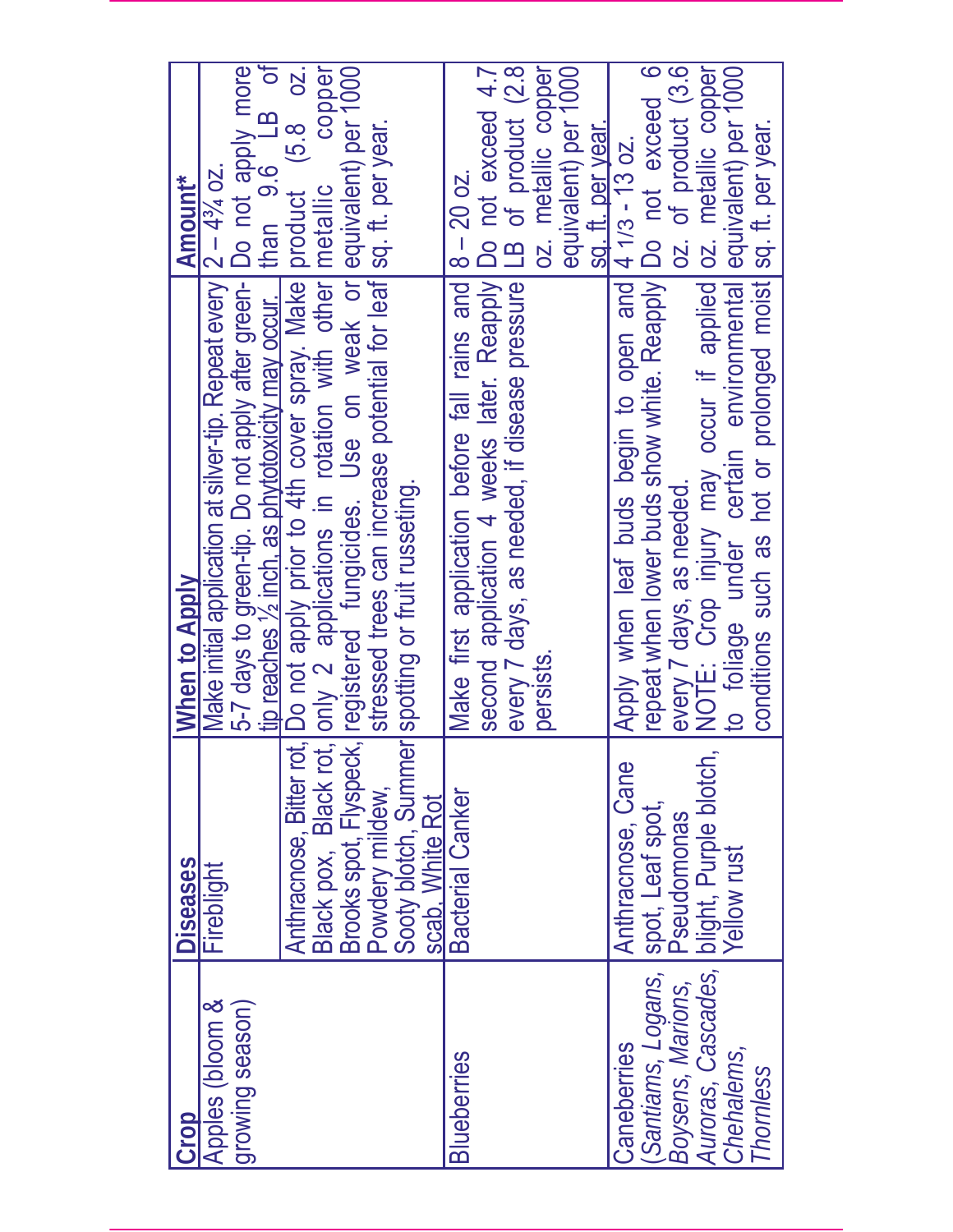| Crop                                   | Diseases               | <b>When to Apply</b>                                                                                                    | <b>Amount*</b>                                   |
|----------------------------------------|------------------------|-------------------------------------------------------------------------------------------------------------------------|--------------------------------------------------|
| Evergreens, Blackberry<br>& Raspberry) |                        | conditions. Discontinue application<br>if signs of crop injury appear.                                                  |                                                  |
| (growing season)                       |                        |                                                                                                                         |                                                  |
| Cherry (bloom &                        | Brown rot blossom      | Apply at popcorn and full bloom  4 1/3 - 13 oz.                                                                         |                                                  |
| growing season)                        |                        | every 5 days as needed.                                                                                                 | Do not exceed 10.7 LB of                         |
|                                        |                        |                                                                                                                         | product (61/ <sub>2</sub> oz. metallic           |
|                                        |                        |                                                                                                                         | copper equivalent) per<br>1000 sq. ft. per year. |
|                                        |                        |                                                                                                                         |                                                  |
| Cucurbits                              |                        | Alternaria leaf spot, Angular Begin application when conditions 2 - 834 oz.                                             |                                                  |
| Cucumber,                              | eaf spot, Anthracnose, | are favorable for                                                                                                       | disease Do not exceed 3 LB of                    |
| Cantaloupes                            |                        | Downy mildew, Powdery   development. Reapply every 5-10 product (1.8 oz. metallic                                       |                                                  |
| Honeydews,                             | mildew, Gummy stem     |                                                                                                                         |                                                  |
| Muskmelons,                            | blight, Watermelon     | days. NOTE: Crop injury may occur copper equivalent) per<br>from application at higher rates and 1000 sq. ft. per year. |                                                  |
| Pumpkins, Squash                       | pacterial fruit blotch | shorter intervals. Discontinue use if                                                                                   |                                                  |
| & Watermelons)                         | (suppression), Scab    | <b>INIUN OCCURS.</b>                                                                                                    |                                                  |
| <b>IGrapes</b>                         |                        | Black rot, Downy mildew, Begin applications at late dormant 2 - 26 oz.                                                  |                                                  |
|                                        | Phomopsis, Powdery     | up to bud break with subsequent Do not exceed 11.9 LB of                                                                |                                                  |
|                                        | mildew                 | applications throughout the season product (71/4 oz. metallic                                                           |                                                  |
|                                        |                        |                                                                                                                         |                                                  |
|                                        |                        | every 3 days depending upon copper equivalent) per<br>disease severity. NOTE: Foliage 1000 sq. ft. per year.            |                                                  |
|                                        |                        | Injury may occur on copper sensitive                                                                                    |                                                  |
|                                        |                        |                                                                                                                         |                                                  |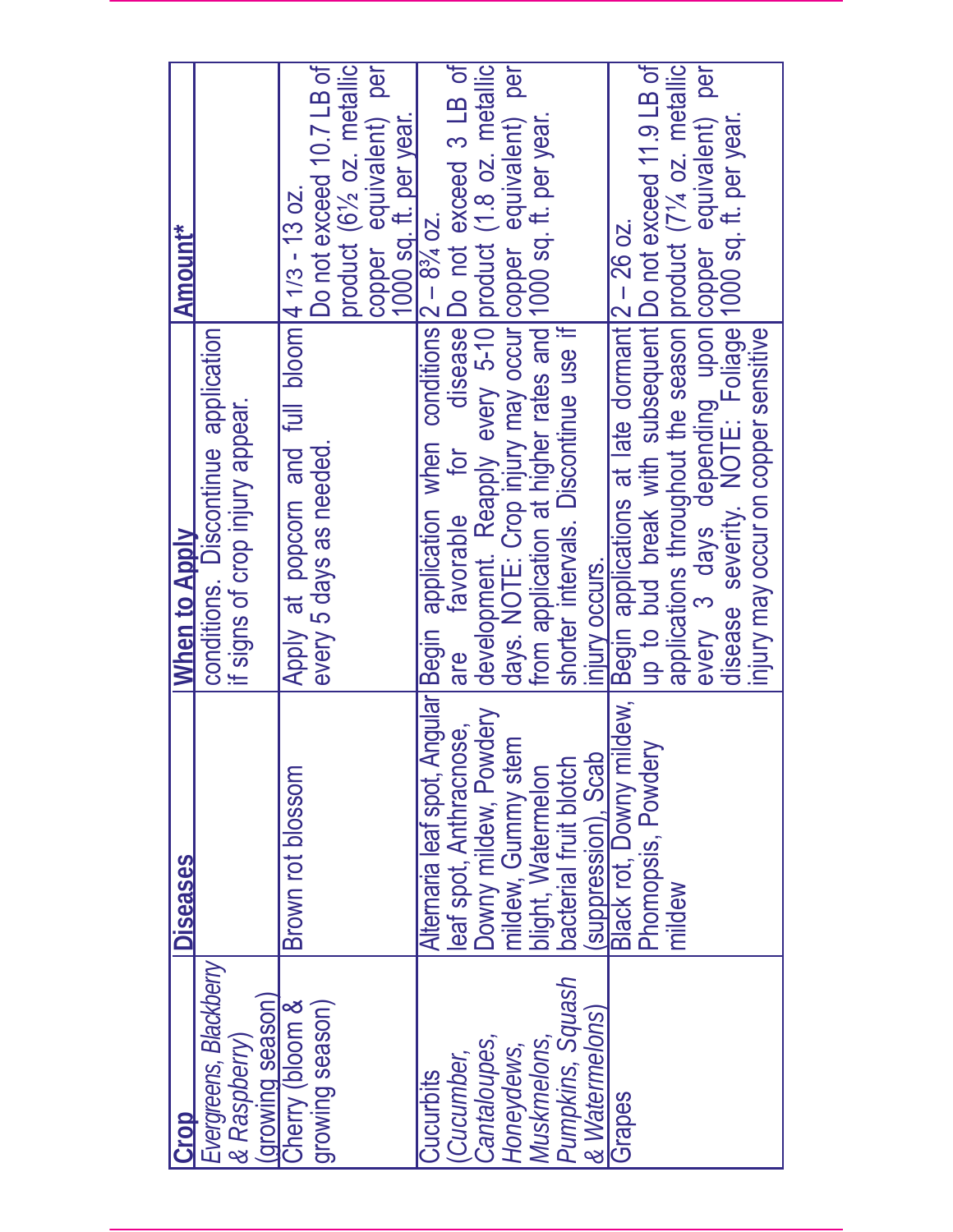| <b>Crop</b>         | <b>Diseases</b>                           | <b>Mhen to Apply</b>                                                                                             | Amount <sup>*</sup>                 |
|---------------------|-------------------------------------------|------------------------------------------------------------------------------------------------------------------|-------------------------------------|
|                     |                                           | varieties such as Concord, Delaware,<br>Niagara, and Rosette.                                                    |                                     |
| Peaches &           |                                           | Brown rot blossom Apply as a full cover spray at pink bud. 4 1/3 - 13 oz.                                        |                                     |
| Nectarines          | blight (California),                      | Reapply every 5-7 days, as needed, Do not exceed 10.7 LB of product                                              |                                     |
|                     |                                           | (bloom & ILeaf curl, Coryneum up to 3 weeks prior to harvest.                                                    | (6½ oz. metallic copper equivalent) |
|                     |                                           |                                                                                                                  | per 1000 sq. ft. per year.          |
| Pears & Quince      | Fireblight                                | Apply every 5-7 days throughout 2 - 4 1/3 oz.                                                                    |                                     |
| bloom &             |                                           | bloom period. NOTE: Do not apply Do not exceed 9.6 LB of product (5.8                                            |                                     |
| growing season)     |                                           | to d'Anjou pears. Excessive dosages oz. metallic copper equivalent) per                                          |                                     |
|                     |                                           | may cause fruit russet.                                                                                          | 1000 sq. ft. per year.              |
| <b>Strawberries</b> | Downy mildew,                             | Begin application when plants are 4 1/3 - 13 oz.                                                                 |                                     |
|                     | -eaf spot, Leaf                           | established and continue every 7-10 Do not exceed 4.7 LB of                                                      |                                     |
|                     |                                           | blight, Leaf scorch   days throughout season. NOTE:   product (2.8 oz. metallic copper                           |                                     |
|                     |                                           | Discontinue applications if signs of equivalent) per 1000 sq. ft. per                                            |                                     |
|                     |                                           | phytotoxicity appear.                                                                                            | Iyear.                              |
|                     |                                           |                                                                                                                  |                                     |
|                     |                                           | <b>VEGETABLES AND HERBS</b>                                                                                      |                                     |
|                     |                                           | As a Dust: Control of disease depends upon thorough and complete application (a thin, uniform film) to both tops |                                     |
|                     | and undersides of leaves. Small canisters | may be used as a duster by partially crushing and rapidly squeezing                                              |                                     |

the sides in upright position, or use a good pressure duster. Application when wind is very light or absent, usually the sides in upright position, or use a good pressure duster. Application when wind is very light or absent, usually<br>early morning or evening, will prevent drift and loss of product to adjacent areas. early morning or evening, will prevent drift and loss of product to adjacent areas.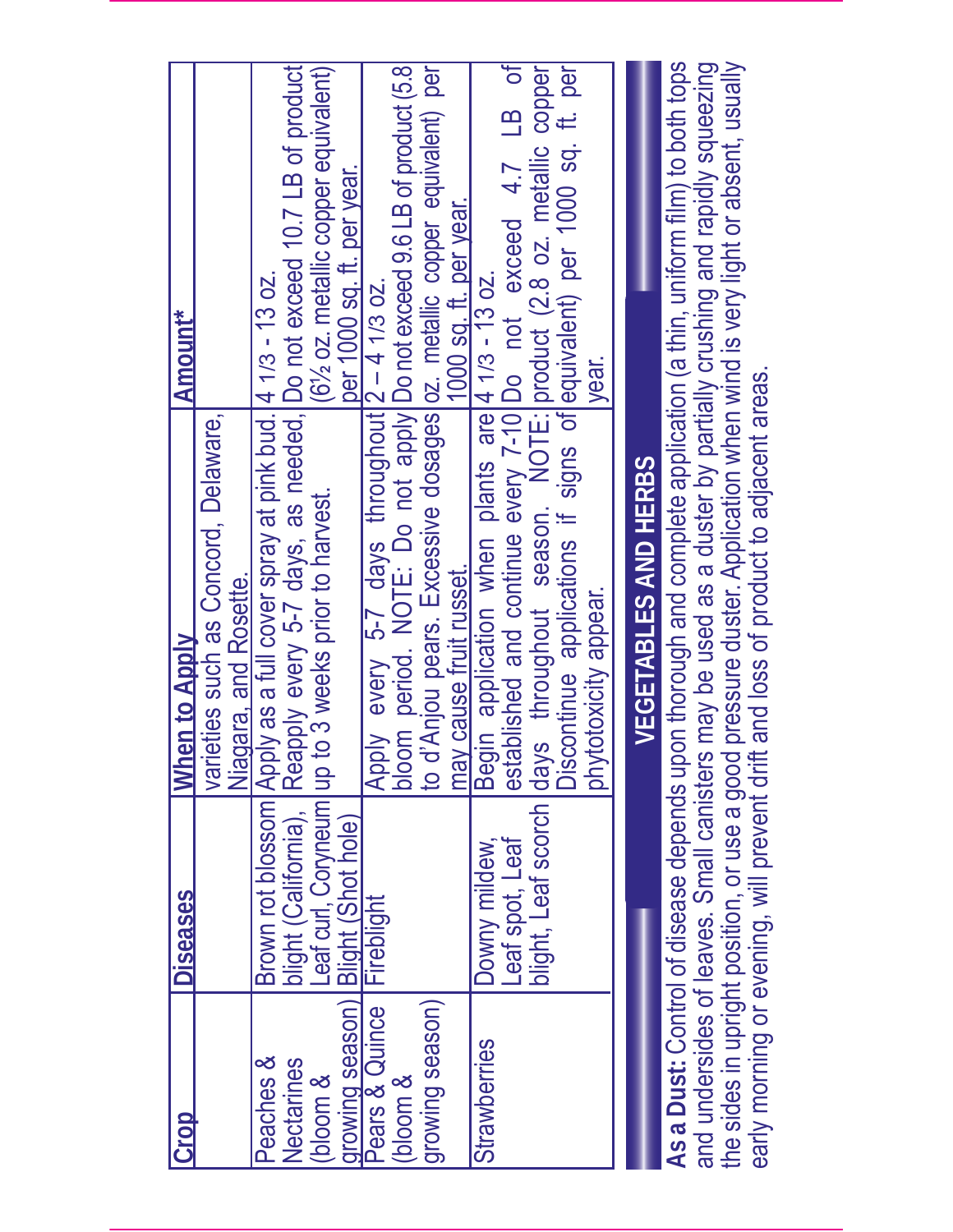**As a Spray:** (Using hand or tank sprayers) – Consult spray table below. Add proper amount of powder to small amount of water and strain. Next, add solution to 3 gallons of water and apply to cover 1000 sq. ft. Agitate<br>spraver to keep nozzle from plugging. Thoroughly spray upper and lower surfaces of foliage to the point of amount of water and strain. Next, add solution to 3 gallons of water and apply to cover 1000 sq. ft. Agitate sprayer to keep nozzle from plugging. Thoroughly spray upper and lower surfaces of foliage to the point of As a Spray: (Using hand or tank sprayers) - Consult spray table below. Add proper amount of powder to small

| runoff. Do not overspray. |                                       | shidre in the build were a structured in the control of the structure function of the structure of the structure of the point of the point of the point of the point of the point of the point of the point of the point of th |                                  |
|---------------------------|---------------------------------------|--------------------------------------------------------------------------------------------------------------------------------------------------------------------------------------------------------------------------------|----------------------------------|
|                           |                                       |                                                                                                                                                                                                                                |                                  |
| <b>Crop</b>               | <b>Disease</b>                        | <b>When to Apply</b>                                                                                                                                                                                                           | <b>Amount*</b>                   |
|                           | Beans (green Bacterial blight (Halo & | For protective sprays, make initial 2 - 61/2 oz.                                                                                                                                                                               |                                  |
| or dry)                   | common), Brown spot,                  |                                                                                                                                                                                                                                |                                  |
|                           | Common blight, Downy                  | application when plants are six Do not exceed 2.4 LB of<br>inches high. Reapply every 7-14 product (1/ <sub>2</sub> oz. metallic copper                                                                                        |                                  |
|                           | mildew, Angular leaf spot,            | days, as needed.                                                                                                                                                                                                               | equivalent) per 1000 sq. ft. per |
|                           | anthracnose                           |                                                                                                                                                                                                                                | vear.                            |
| Broccoll,                 | Downy mildew                          | Make initial application after 3% - 4 1/3 oz.                                                                                                                                                                                  |                                  |
| <b>Brussels</b>           |                                       |                                                                                                                                                                                                                                |                                  |
| Sprouts,                  |                                       | transplants are set or shortly after Do not exceed 1.4 LB of                                                                                                                                                                   |                                  |
| Cabbage,                  |                                       | when conditions favor disease equivalent) per 1000 sq. ft. per                                                                                                                                                                 |                                  |
| Cauliflower,              |                                       | development. Apply every 7-10 year.                                                                                                                                                                                            |                                  |
| Collard                   | Black leaf spot (Alternari),          | days as needed.                                                                                                                                                                                                                | $2 - 4$ 1/3 oz.                  |
| Greens                    | Black rot (Xanthomonas)               |                                                                                                                                                                                                                                | Do not exceed 1.4 LB of          |
| Mustard                   |                                       | NOTE: Reddening of older product (0.8 oz. metallic copper<br>leaves may occur on broccoli equivalent) per 1000 sq. ft. per                                                                                                     |                                  |
| Greens                    |                                       |                                                                                                                                                                                                                                |                                  |
| & Turnip                  |                                       | and a flecking of wrapper leaves year.                                                                                                                                                                                         |                                  |
| Greens                    |                                       | may occur on cabbage.                                                                                                                                                                                                          |                                  |
|                           |                                       |                                                                                                                                                                                                                                |                                  |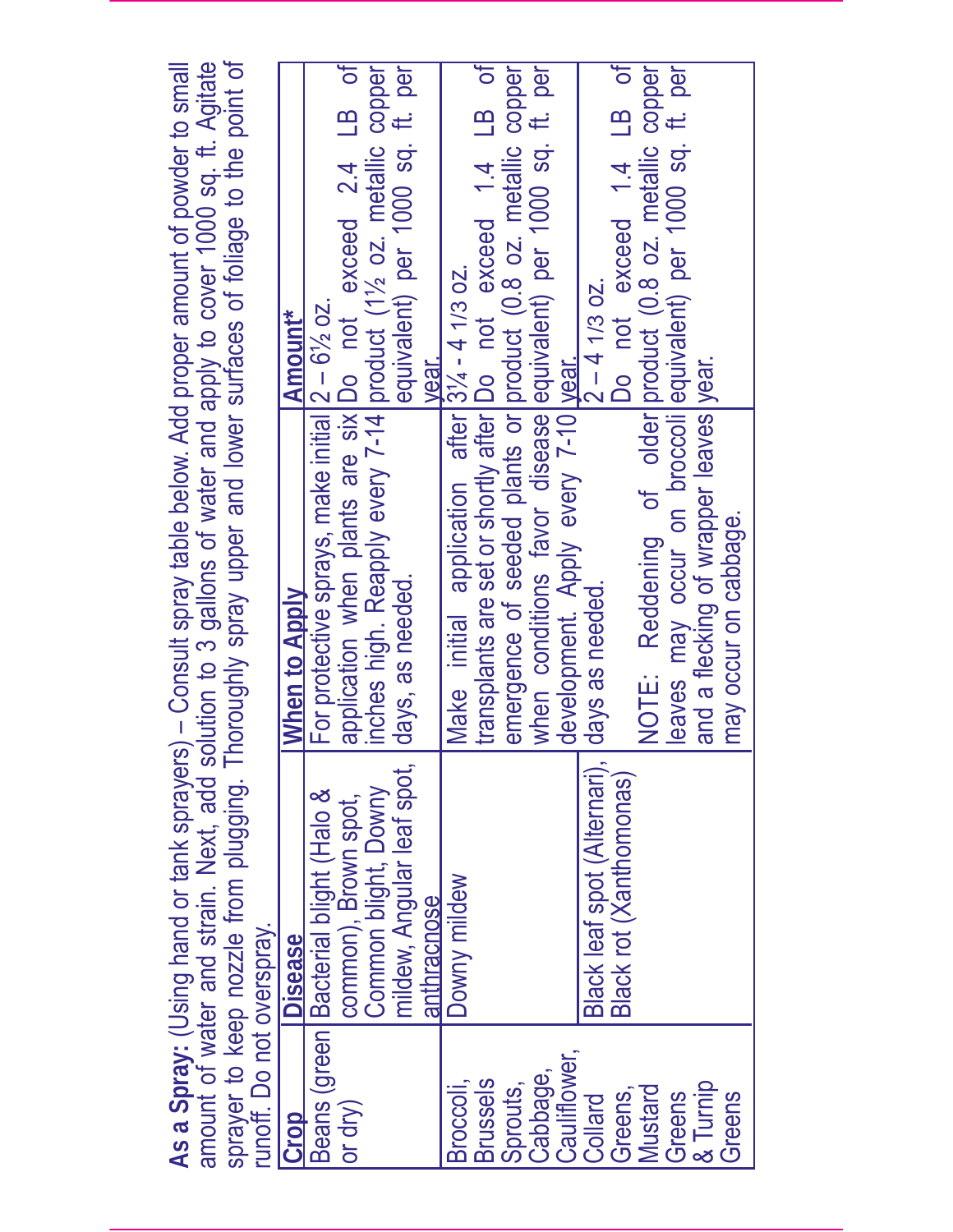| spot, Cercospora and reapply every 7-14 days, as needed. Use on Do not exceed 2.8 LB of<br>leaf spot, Downy yellow varieties may cause discoloration. To avoid, product (1 <sup>3</sup> /4 oz. metallic<br>pick before spraying.<br>Make initial application between silver-tip and green- 1000 sq. ft. per year.<br>Make initial application when disease first threatens  2 - 8% oz.<br>in early spring or in fall after harvest<br>Do not use if soil pH is below 5.5 or<br>tip stage.<br>INOTE: Phytotoxicity may occur from late application.<br>Discontinue use when green-tip is $\frac{1}{2}$ inch. | per<br>equivalent)                                   |
|-------------------------------------------------------------------------------------------------------------------------------------------------------------------------------------------------------------------------------------------------------------------------------------------------------------------------------------------------------------------------------------------------------------------------------------------------------------------------------------------------------------------------------------------------------------------------------------------------------------|------------------------------------------------------|
|                                                                                                                                                                                                                                                                                                                                                                                                                                                                                                                                                                                                             |                                                      |
|                                                                                                                                                                                                                                                                                                                                                                                                                                                                                                                                                                                                             |                                                      |
|                                                                                                                                                                                                                                                                                                                                                                                                                                                                                                                                                                                                             |                                                      |
|                                                                                                                                                                                                                                                                                                                                                                                                                                                                                                                                                                                                             |                                                      |
|                                                                                                                                                                                                                                                                                                                                                                                                                                                                                                                                                                                                             |                                                      |
|                                                                                                                                                                                                                                                                                                                                                                                                                                                                                                                                                                                                             |                                                      |
|                                                                                                                                                                                                                                                                                                                                                                                                                                                                                                                                                                                                             |                                                      |
|                                                                                                                                                                                                                                                                                                                                                                                                                                                                                                                                                                                                             |                                                      |
|                                                                                                                                                                                                                                                                                                                                                                                                                                                                                                                                                                                                             |                                                      |
|                                                                                                                                                                                                                                                                                                                                                                                                                                                                                                                                                                                                             |                                                      |
| application when plants are first 2 - 834 oz.                                                                                                                                                                                                                                                                                                                                                                                                                                                                                                                                                               |                                                      |
|                                                                                                                                                                                                                                                                                                                                                                                                                                                                                                                                                                                                             | Do not exceed 3 LB of                                |
| Cercospora early  established. Reapply every 7 days, as needed.<br>blight, Septoria                                                                                                                                                                                                                                                                                                                                                                                                                                                                                                                         | product (1.8 oz. metallic                            |
|                                                                                                                                                                                                                                                                                                                                                                                                                                                                                                                                                                                                             | per<br>copper equivalent)                            |
| 1000 sq. ft. per year.                                                                                                                                                                                                                                                                                                                                                                                                                                                                                                                                                                                      |                                                      |
| application prior to development of $ 2 - 6\frac{1}{2}$ oz.                                                                                                                                                                                                                                                                                                                                                                                                                                                                                                                                                 |                                                      |
|                                                                                                                                                                                                                                                                                                                                                                                                                                                                                                                                                                                                             | Do not exceed 2.2 LB of<br>product (1.3 oz. metallic |
|                                                                                                                                                                                                                                                                                                                                                                                                                                                                                                                                                                                                             |                                                      |
|                                                                                                                                                                                                                                                                                                                                                                                                                                                                                                                                                                                                             | per                                                  |
|                                                                                                                                                                                                                                                                                                                                                                                                                                                                                                                                                                                                             | copper equivalent)<br>1000 sq. ft. per year.         |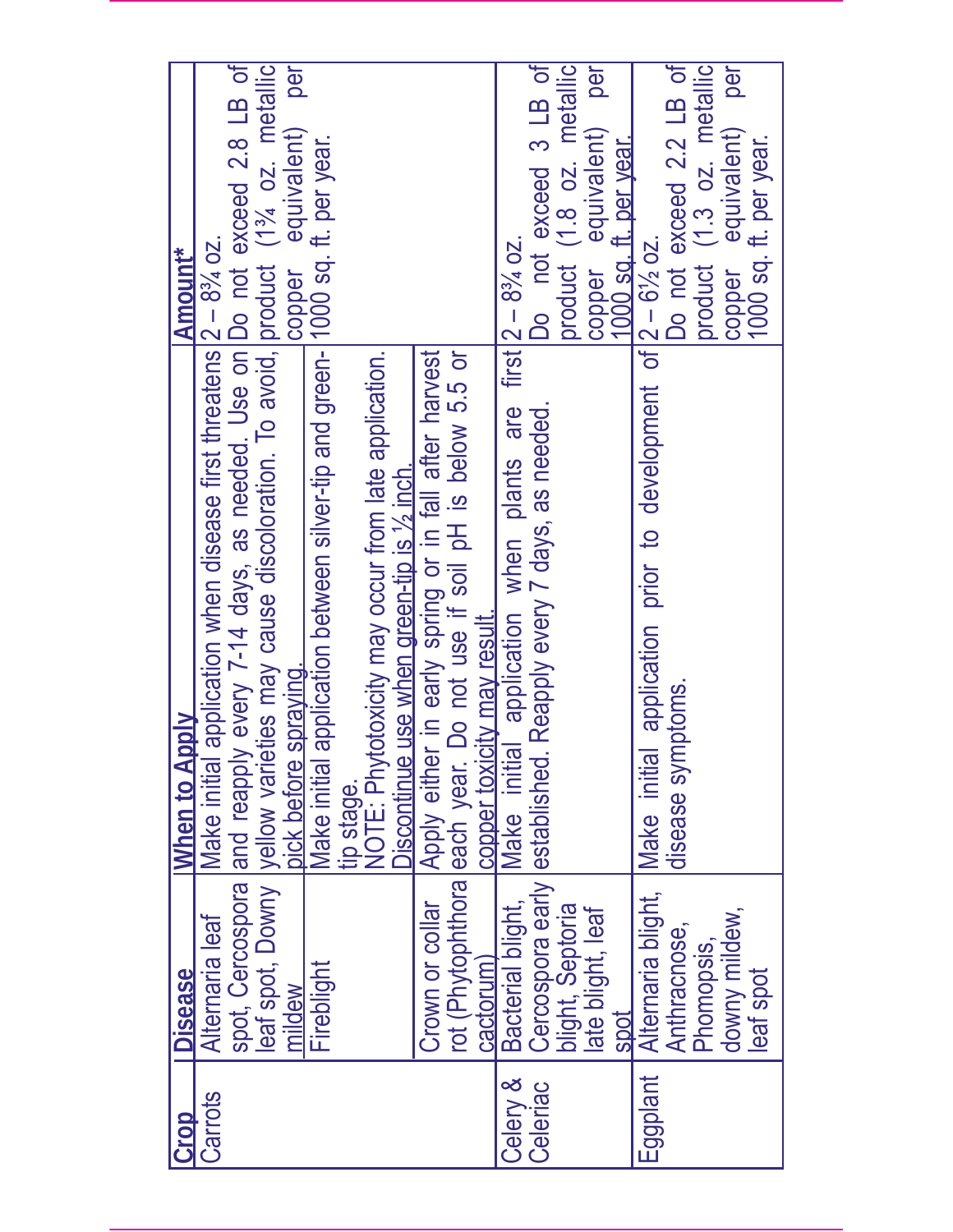| Crop      | <b>Disease</b>             | <b>When to Apply</b>                                                                                                                                            | Amount*                                                        |
|-----------|----------------------------|-----------------------------------------------------------------------------------------------------------------------------------------------------------------|----------------------------------------------------------------|
| Endive,   | Downy mildew               | Begin treatment when disease first appears  1 - 834 oz.                                                                                                         |                                                                |
| Escarole, |                            | and repeat every 5-10 days as needed.                                                                                                                           | Do not exceed 4.7 LB of product                                |
| -ettuce   |                            |                                                                                                                                                                 | (2.8 oz. metallic copper equivalent)                           |
|           |                            |                                                                                                                                                                 | per 1000 sq. ft. per year.                                     |
| Onion &   | Purple blotch,             | Make initial application when plants are 2 - 8% oz.                                                                                                             |                                                                |
| Garlic    | Downy mildew               | 4 to 6 inches high and repeat every 7-10 Do not exceed 3.5 LB of product                                                                                        |                                                                |
|           |                            |                                                                                                                                                                 | (2% oz. metallic copper equivalent)                            |
|           |                            |                                                                                                                                                                 |                                                                |
| Peas      | Powdery mildew,            | when $discese$ 3 $\frac{1}{4}$ - 6 $\frac{1}{2}$ oz.<br>applications<br>Begin                                                                                   |                                                                |
|           | Downy mildew,              | symptoms first appear and reapply every Do not exceed 2.2 LB of product                                                                                         |                                                                |
|           | leaf spot                  | needed<br>7 days as I                                                                                                                                           | (1.3 oz. metallic copper equivalent)                           |
|           |                            |                                                                                                                                                                 | ber 1000 sq. ft. per year.                                     |
| Peppers   |                            | Bacterial spot   Begin applications when conditions first 2 - 6½ oz.<br>Anthracnose, early favor disease development and repeat Do not exceed 6.8 LB of product |                                                                |
|           |                            |                                                                                                                                                                 |                                                                |
|           | blight, cercospora         | every 3-10 days as needed                                                                                                                                       | (4% oz. metallic copper equivalent)                            |
|           | leaf spot, downy<br>mildew |                                                                                                                                                                 | per 1000 sq. ft. per year.                                     |
| Potatoes  | Early & late blight        | Begin applications when plants are<br>inches high. Reapply every 5-10 days.<br>Begin                                                                            | $6 41/3 - 22$ oz                                               |
|           |                            |                                                                                                                                                                 | Do not exceed 14.8 LB of product<br>per 1000 sq. ft. per year. |
|           |                            |                                                                                                                                                                 |                                                                |
|           |                            |                                                                                                                                                                 |                                                                |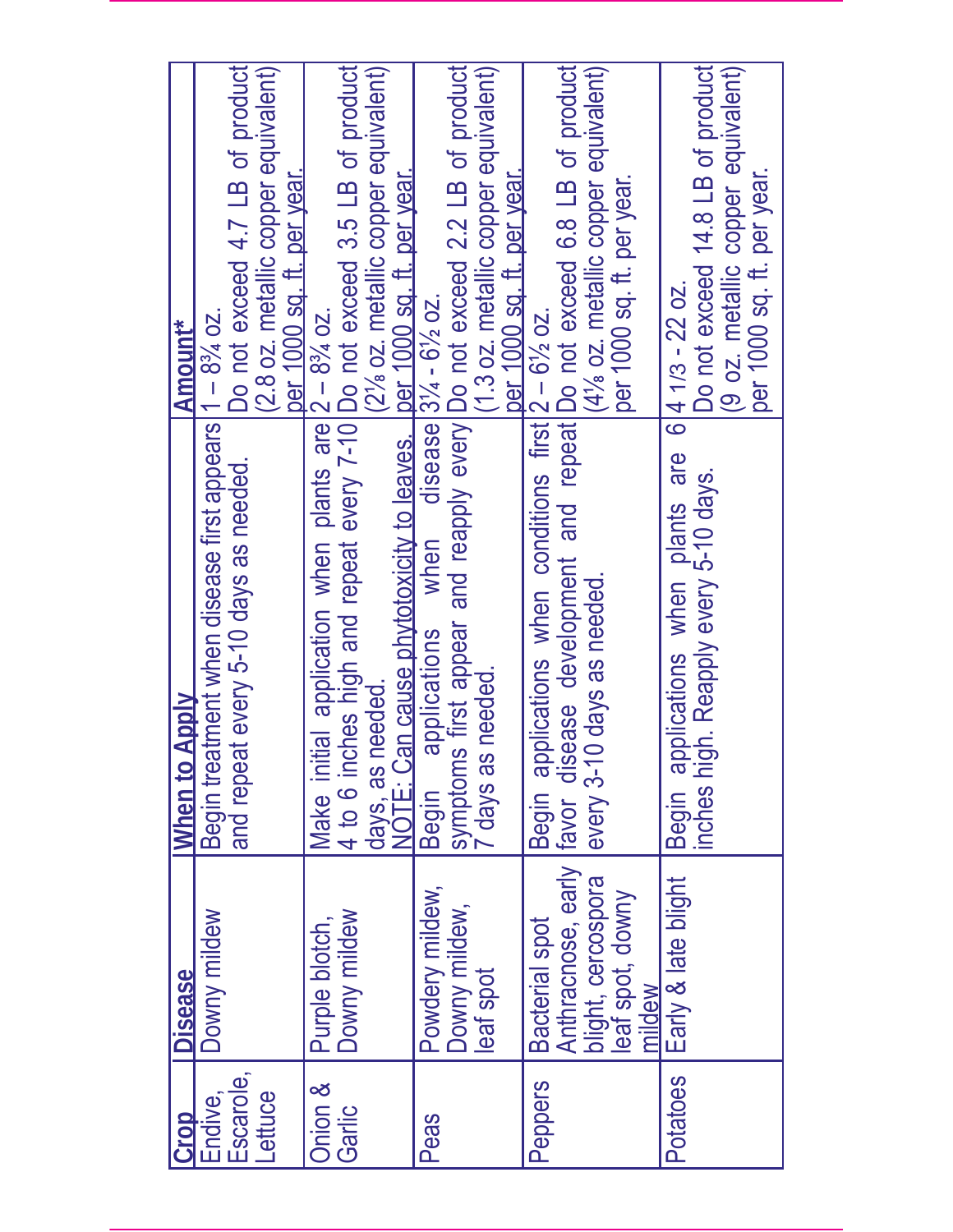| <b>Crop</b> | Disease                                                                         | <b>IAmount*</b><br>When to Apply                                                                                                                                                                                                                                                                                                    |  |
|-------------|---------------------------------------------------------------------------------|-------------------------------------------------------------------------------------------------------------------------------------------------------------------------------------------------------------------------------------------------------------------------------------------------------------------------------------|--|
| Spinach     | mold, Cercospora leaf<br>spot, Downy mildew,<br>Anthracnose, Blue<br>White rust | appears or when conditions favor Do not exceed 2.2 LB of<br>disease development. Reapply every product (1.3 oz. metallic copper<br>7-10 days as needed. NOTE: Flecking equivalent) per 1000 sq. ft. per<br>Begin applications when disease first 2 - 61/2 oz.<br>Vear.<br>may occur on spinach leaves.                              |  |
|             | Stemphylium leaf mold<br>Tomatoes   Early blight, head rust,<br>Bacterial speck | Apply every 3 days, as needed, before fall 2 - 4 1/3 oz.<br>rains. Use on yellow varieties may cause Do not exceed 9.8 LB of product<br>discoloration. To avoid, pick before spraying. (6 oz. metallic copper equivalent)<br>Apply every 10-30 days, as needed, per 1000 sq. ft. per year.<br>beginning when the disease threatens. |  |
|             | Septoria leat spot, Late blight                                                 | Bacterial spot, Anthracnose, Apply every 3-10 days, as needed,<br>Gray leaf mold, Gray leaf spot,   beginning when the disease threatens.                                                                                                                                                                                           |  |
|             |                                                                                 | ORNAMENTAL FLOWERS, SHRUBS AND VINES                                                                                                                                                                                                                                                                                                |  |
|             | As a Dust: Control of disease depends                                           | upon thorough and complete application (a thin, uniform film) to both                                                                                                                                                                                                                                                               |  |
|             | absent, usually early morning or evening,                                       | tops and undersides of leaves. Small canisters may be used as a duster by partially crushing and rapidly<br>squeezing the sides in upright position, or use a good pressure duster. Application when wind is very light or<br>will prevent drift and loss of product to adjacent areas.                                             |  |
|             | As a Spray: (Using hand or tank sprayers) -                                     | Consult spray table below. Add proper amount of powder to small amount<br>of water and strain. Next, add solution to 3 gallons of water and apply to cover 1000 sq. ft. Agitate sprayer to keep<br>nozzle from plugging. Thoroughly spray upper and lower surfaces of foliage to the point of runoff. Do not overspray.             |  |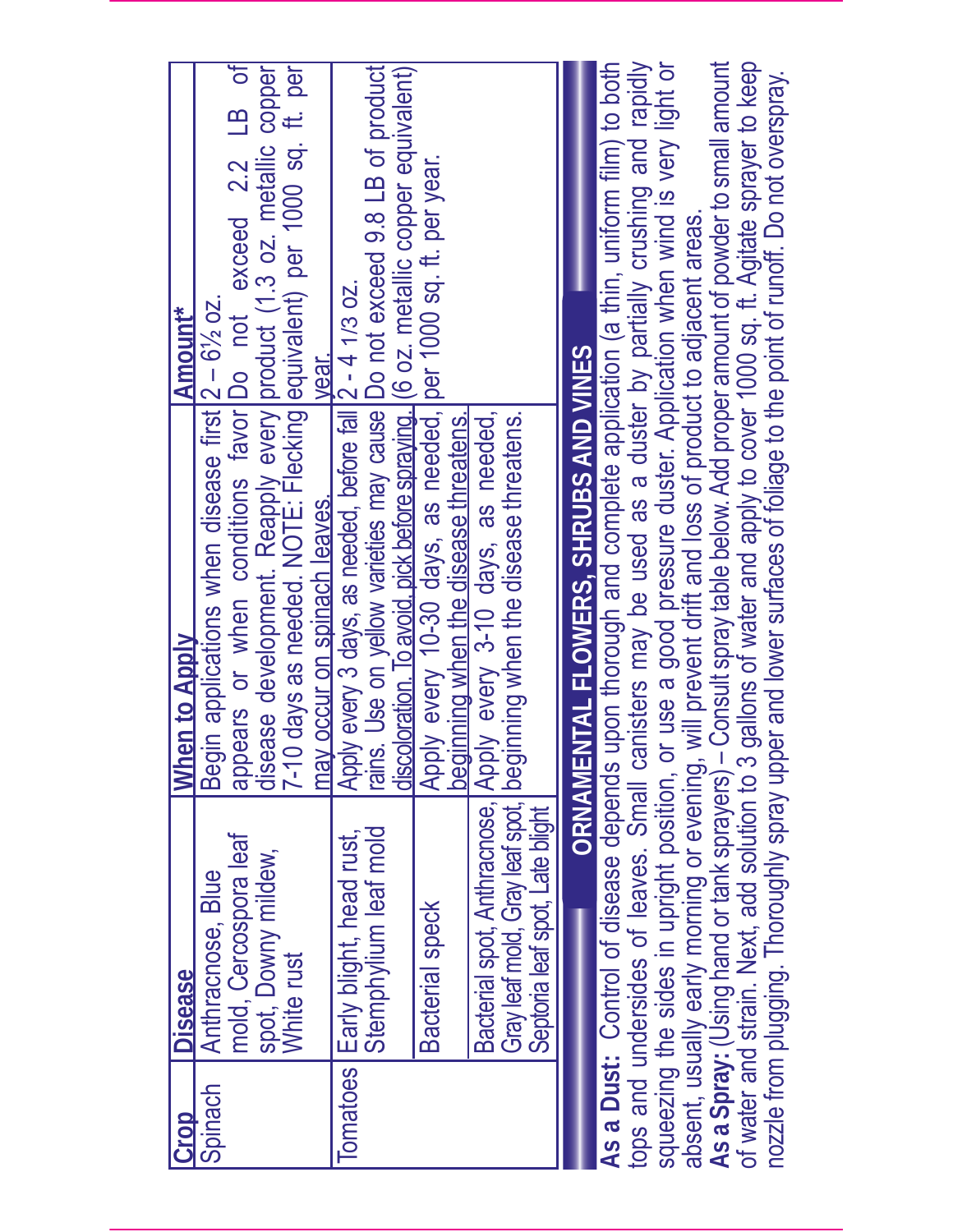| <b>ICrop</b>                                              | Disease                                                             | <b>When to Apply</b>                                                                                                                                       | Amount*                                   |
|-----------------------------------------------------------|---------------------------------------------------------------------|------------------------------------------------------------------------------------------------------------------------------------------------------------|-------------------------------------------|
| <b>Azalea</b>                                             | Galls (flower, leaf, stem)                                          | Apply to entire plant before buds break in the 8 oz.<br>spring. Reapply 2-3 weeks later. Should any Do<br>galled leaves appear, remove and burn.           | not                                       |
|                                                           | Botrytis blight. leaf scorch<br>Anthracnose, Leaf spots             | appears and repeat every 7-10 days, as needed. product (3½<br>galleu leaves appear, remove and burn.<br>Begin treatment in spring before disease 5.7 LB of | $\overline{\sigma}$                       |
| <b>Gilleme</b> :                                          | <b>Dieback</b>                                                      | Begin treatment in spring before disease oz. metallic                                                                                                      |                                           |
|                                                           | Laurel, Asters, Begonias, Leaf blights, Leaf spots                  | appears and repeat every 7-10 days and after c o p p e i                                                                                                   |                                           |
| Gardenias, Marigolds,<br>Chrysanthemums,<br>Phlox, Stocks |                                                                     | irains, as needed.                                                                                                                                         | sq. ft. per<br>1000<br>equivalent)<br>per |
| <b>Pyracantha</b>                                         | Fire blight, Scab                                                   |                                                                                                                                                            | year.                                     |
| Rhododendron                                              | Botrytis blight, Bud and twig<br>blight. Leat spots                 |                                                                                                                                                            |                                           |
| Rose                                                      | Powdery mildew                                                      |                                                                                                                                                            |                                           |
|                                                           | anthracnose, black spot,<br>downy mildew, leaf spot,<br>stem canker |                                                                                                                                                            |                                           |
| <b>Flowering Shrubs</b>                                   | (cercospora, septoria,<br>Certain leat spots                        | Spray at first appearance of small discolored<br>botrytis) lareas on leaves. Repeat sprays as necessary.                                                   |                                           |
|                                                           | *One ounce = $2$ rounded Tablespoons (Tbs) or 6 teaspoons (tsp).    | Bonide Copper Fungicide Spray or Dust RTU does not control insects. Use Bonide Garden Dust.                                                                |                                           |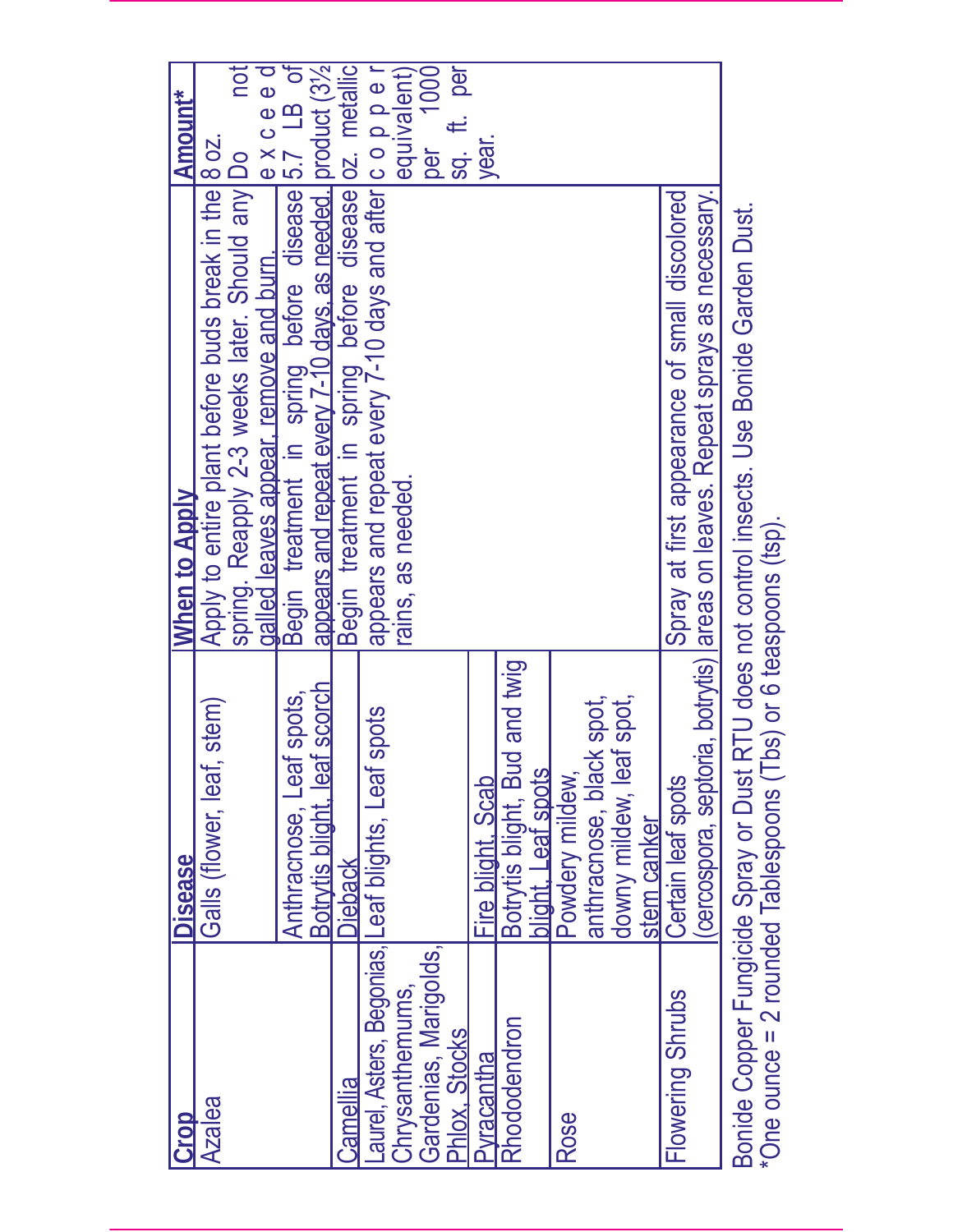| Have the product container or label with you when calling a poison control center or doctor, or going for treatment. You may<br>instructions. Never place unused product down any indoor or outdoor drain. Container Disposal: If empty -<br>in an upright position. Store in a cool dry area inaccessible to<br>slowly and gently with water for 15-20 minutes. Remove contact<br>If partly filled - Call your local solid waste agency for disposal<br>n Center at 1-800-858-7378 for emergency medical treatment information.<br>refill this container. Place in trash or offer for recycling if available.<br>poison control center or doctor. Do not give anything by mouth to an unconscious person.<br>Move person to fresh air. If person is not breathing, call 911 or an ambulance, then give<br>If on Skin or Take off contaminated clothing. Rinse skin immediately with plenty of water for 15-20<br>If Swallowed: Call poison control center or doctor immediately for treatment advice. Have person sip<br>a glass of water if able to swallow. Do not induce vomiting unless told to do so by the<br>artificial respiration, preferably by mouth-to-mouth, if possible. Call a poison control<br>lenses, if present, after the first 5 minutes, then continue rinsing eye. Call a poison<br>minutes. Call a poison control center or doctor for treatment advice.<br>STORAGE AND DISPOSAL<br>control center or doctor for treatment advice.<br>FIRST AID<br>center or doctor for treatment advice.<br><b>Pesticide Storage: Store and transport</b><br>also contact the National Pesticide Informatio<br>Hold eye open and rinse<br>Nonrefillable container. Do not reuse or<br>children or pets. Pesticide Disposal:<br>If Inhaled:<br>If in Eyes:<br><b>Clothing:</b> |
|-----------------------------------------------------------------------------------------------------------------------------------------------------------------------------------------------------------------------------------------------------------------------------------------------------------------------------------------------------------------------------------------------------------------------------------------------------------------------------------------------------------------------------------------------------------------------------------------------------------------------------------------------------------------------------------------------------------------------------------------------------------------------------------------------------------------------------------------------------------------------------------------------------------------------------------------------------------------------------------------------------------------------------------------------------------------------------------------------------------------------------------------------------------------------------------------------------------------------------------------------------------------------------------------------------------------------------------------------------------------------------------------------------------------------------------------------------------------------------------------------------------------------------------------------------------------------------------------------------------------------------------------------------------------------------------------------------------------------------------------------------------------------------------------|
| NOTE TO PHYSICIAN: Probable mucosal damage may contraindicate the use of gastric lavage.                                                                                                                                                                                                                                                                                                                                                                                                                                                                                                                                                                                                                                                                                                                                                                                                                                                                                                                                                                                                                                                                                                                                                                                                                                                                                                                                                                                                                                                                                                                                                                                                                                                                                                |
|                                                                                                                                                                                                                                                                                                                                                                                                                                                                                                                                                                                                                                                                                                                                                                                                                                                                                                                                                                                                                                                                                                                                                                                                                                                                                                                                                                                                                                                                                                                                                                                                                                                                                                                                                                                         |